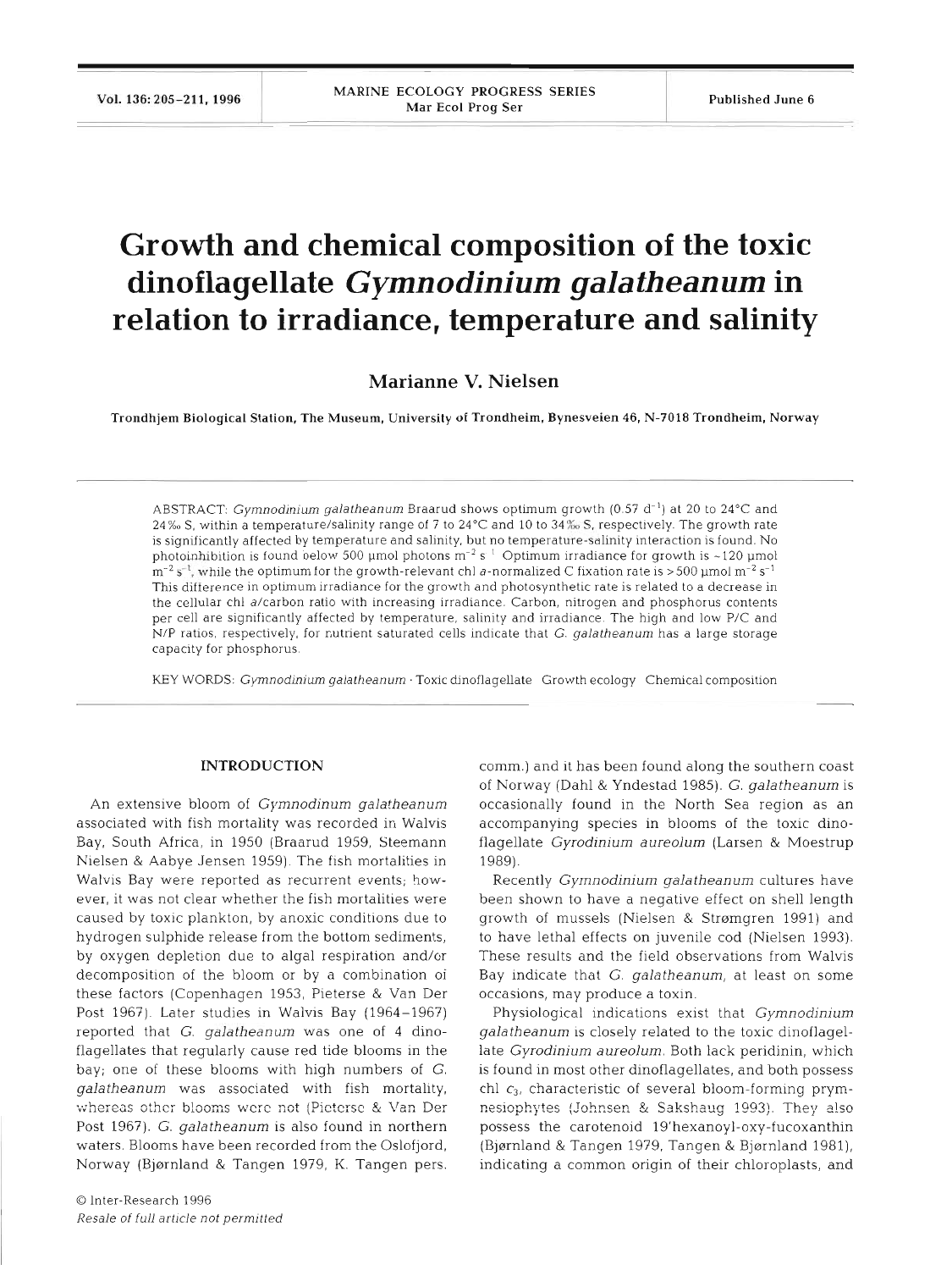they differ from other studied dinoflagellate species by their almost complete lack of ability to take up  $NO<sub>3</sub>$ in the dark, except when N-deficient (Paasche et al. 1984).

The growth ecology of Gymnodinium galatheanum has not previously been investigated (Bjergskov et al. 1990); the present study was undertaken to determine this species' growth and chemical composition at different temperatures, salinities and irradiances.

# **MATERIALS AND METHODS**

Gymnodinium galatheanum Braarud strain KT76E, used in the present study, was isolated in 1976 from the Oslofjord by Karl Tangen. Batch cultures were grown in 200 ml glass bottles in K-medium (Keller et al. 1987), with  $N a H_2PO_4$  (36.2 µM) as the phosphorus source. Filtered seawater (Trondheimsfjord, 120 m depth, off the Biological Station), when necessary diluted with distilled, deionized water to adjust the salinity, was pasteurized for 3 h at 80°C before enrichment. Light was supplied by banks of fluorescent tubes (Phillips TL 20W/55 de luxe and TL 40W/ 55 de luxe).

Growth and chemical composition of Gymnodinium galatheanum were studied (1) as an effect of irradiance (20 to 480 pm01 **m-2 S-')** at constant temperature and salinity (15 $^{\circ}$ C, 34% $^{\circ}$ S) and (2) as an effect of temperature and salinity in a factorial design with 30 different combinations of temperature (7, 10, 15, 20, 24°C) and salinity (10, 14, 19, 24, 29, 34%0 S) at constant irradiance (255 pm01 **m-2 S-').** Irradiance was measured inside water-filled flasks with a QSL-100 photometer (Spherical sensor, Biospherical Instruments, Inc.). The different irradiances (20, 25, 50, 66, 80, 100, 116, 121, 183, 232, 249, 315, 481 pm01 **m-2 S-')** were obtained by means of neutral nylon screens. Daylength was 18 h. Temperatures were kept within 0.5"C. Salinity was measured in a CSIRO inductively coupled salinometer. Transfers to the highest and lowest temperatures and salinities were gradual.

Before the experiments were begun, the algae were acclimated to the experimental conditions for at least 3 generations. The algae were kept in the exponential growth phase at concentrations ranging from -1 to 60 cells  $\mu l^{-1}$  ( $\leq$  27  $\mu$ g chl a l<sup>-1</sup>). The fastest-growing cultures were regularly diluted with K-medium. In the irradiance experiment, 1 culture was grown at each irradiance, and the experiment repeated from new inocula. In the temperature-salinity experiment cultures were grown in duplicate. In vivo fluorescence was measured (Turner Designs) 2 or 3 times per week, and growth curves were generated based on a minimum of 5 measurements.

When the cultures approached the upper concentration limit within the exponential phase, duplicate samples were harvested (pressure  $> -200$  mb) on 2.5 cm pre-ignited GF/C filters for analysis of algal carbon, nitrogen, phosphorus and, in the irradiance experiment, also algal chl a. Cell density was determined with a Nageotte slide. Algal carbon and nitrogen were analyzed on a Carlo Erba NA 1500 elemental analyzer. Total phosphorus was determined as orthophosphate after digestion with acid persulphate (Koroleff 1976, as modified by Olsen & Ostgaard 1985).

Based on the specific growth rate,  $\mu$  (d<sup>-1</sup>), the growth-relevant chl a-normalized C fixation rate,  $P^B$ (mg C mg<sup>-1</sup> chl a h<sup>-1</sup>), was calculated by multiplying the growth rate by the corresponding value of cellular carbon divided by cellular chl a and light hours:

$$
\mu P^{\mathsf{B}} = \mu \cdot \frac{\mathsf{C}}{\mathsf{chl}\;a} \cdot \frac{1}{D} \tag{1}
$$

In analogy with the photosynthesis-irradiance equation (see Platt et al. 1980), the relation of  $\mu$  and  $P^B$  to irradiance is described by the equation:

$$
P = P_{\rm m}[1 - \exp(-\alpha E_{\rm o}/P_{\rm m})] \tag{2}
$$

where P is  $\mu$  or  $^{p}P^{B}$ , respectively;  $P_{m}$  is maximum rate;  $E_0$  is irradiance; and  $\alpha$  is the initial slope.  $P^B$  differs from the chl a-normalized photosynthetic rate  $(P^B)$  of P vs E curves in that  $P^B$  here represents the net production of light-adapted algae.

#### **RESULTS**

## **Effect of irradiance**

For Gymnodinium galatheanum the maximum specific growth rate (0.28  $d^{-1}$ ) at 15°C and 34% S was found at an irradiance  $(E_0)$  of about 120 µmol m<sup>-2</sup> s<sup>-1</sup>, the initial slope ( $\alpha$ ) was 0.008 ( $\mu$ mol  $m^{-2}$  s<sup>-1</sup>) d<sup>-1</sup> and the index of light saturation ( $I_k = \mu_m/\alpha$ ) was 37 µmol m<sup>-2</sup> s<sup>-1</sup> (Fig. 1A). The C fixation rate at light saturation,  ${}^{^{\mu}P^B_{m}}$ , was 3.1 mg C (mg chl a)<sup>-1</sup> h<sup>-1</sup>, the initial slope ( $^{\mu}$  $\alpha^{B}$ ) was 0.019 mg C (mg chl a)<sup>-1</sup> (µmol m<sup>-2</sup> s<sup>-1</sup>)<sup>-1</sup> h<sup>-1</sup> and the index of light saturation  $(^{y}I_{k})$  was 163 µmol m<sup>-2</sup> s<sup>-1</sup> (Fig. 1B).  ${}^{\mu}P_{\text{m}}^{\text{B}}$  was found at an irradiance of >500 µmol  $\rm m^{-2}$  s<sup>-1</sup> No photoinhibition was found below 500 µmol  $m^{-2}$  s<sup>-1</sup> (Fig. 1A, B). *G. galatheanum* was observed to survive for several months in the stationary phase.

Cellular chl a and the chl a/C ratio decreased significantly with increasing irradiance, and cellular carbon and nitrogen decreased significantly with increasing irradiance below the optimum irradiance for growth (120  $\mu$ mol m<sup>-2</sup> s<sup>-1</sup>), while cellular carbon, nitrogen and phosphorus increased significantly with increasing irradiance above 120  $\mu$ mol m<sup>-2</sup> s<sup>-1</sup> (Fig. 2,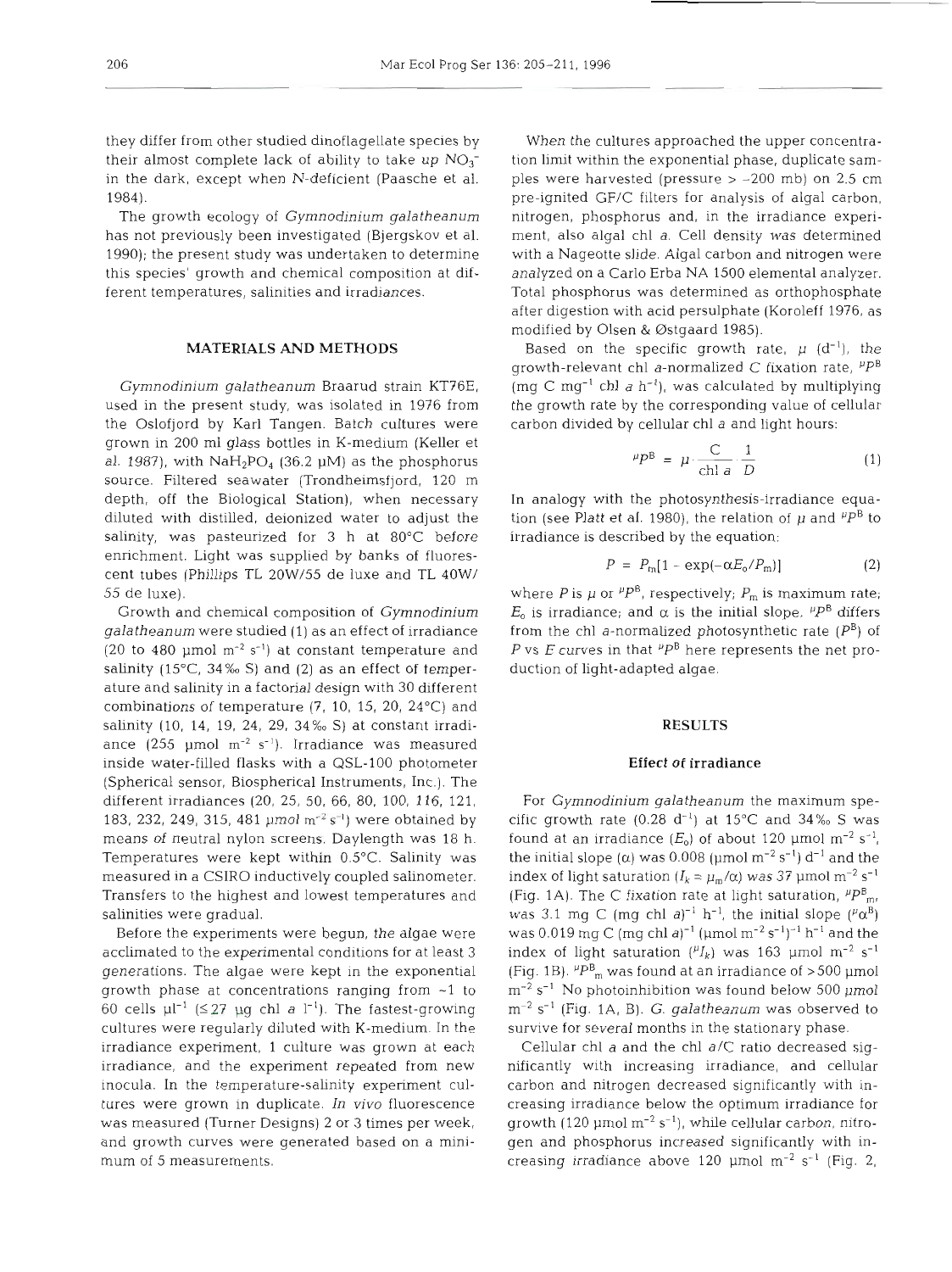

Fig. 1. Gymnodinium galatheanum. (A) Specific growth rate and (B)  $P P^B$  related to irradiance. Means  $\pm$  SE



Fig. 2. Gymnodinium galatheanum. Cellular chl a, C, N, and P, and the chl a/C, N/C, P/C and N/P ratios related to irradiance. SE indicated by vertical bars. Curves fitted by eye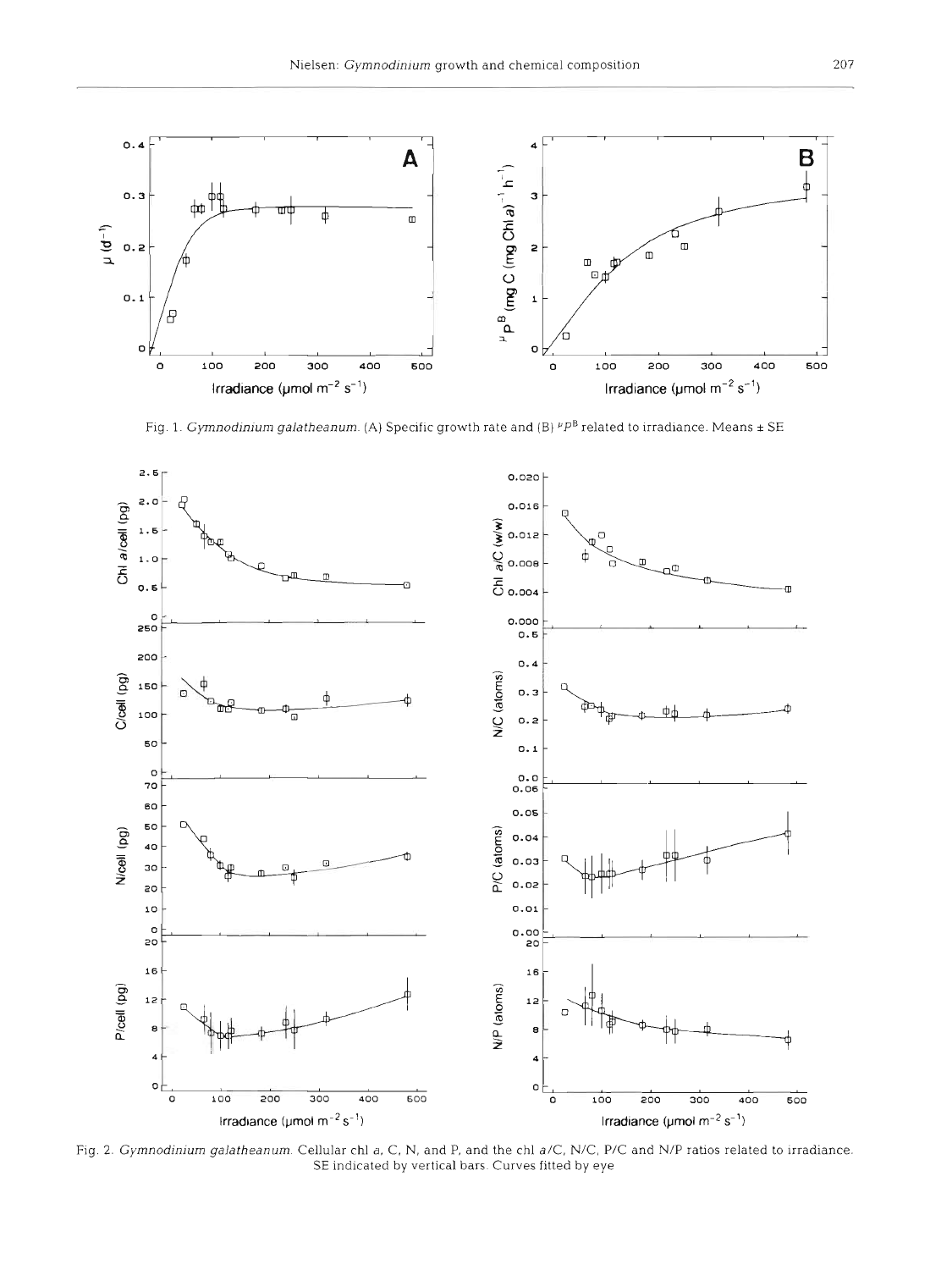growth rate  $(\mu)$ ;  ${}^{\mu}P^{\beta}$ ; chl *a/C* ratio  $(w/w)$ ; cellular chl *a*, *C*, *N* and P; and the N/C. P/C, and **NIP** ratios. The significance results are indicated for regressions using all irradiance data  $(20 \le E_0 \le 480 \text{ µmol m}^{-2} \text{ s}^{-1})$ , irradiances  $\le 120 \text{ µmol m}^{-2} \text{ s}^{-1}$ , and irradiances  $\geq 180$  µmol m<sup>-2</sup> s<sup>-1</sup> Significance levels: " $p < 0.001$ , "p **c** 0.01; 'p **c** 0.05; NS: not significant

|                            | $20 \le E_0 \le 480$ | $E_{\rm o} \leq 120$ | $E_{0} \ge 180$ |
|----------------------------|----------------------|----------------------|-----------------|
|                            | .                    |                      |                 |
| $^{\mu}_{^{\mu}P^{\rm B}}$ | .                    |                      |                 |
| $Chl$ $a/C$                |                      |                      |                 |
| Chl a                      | .                    |                      |                 |
| С                          |                      | ٠                    | NS              |
| N                          |                      |                      | . .             |
| $\mathsf{P}$               |                      | $_{\rm NS}$          | ٠               |
| N/C                        | $_{\rm NS}$          | $\cdot$ .            | <b>NS</b>       |
| P/C                        |                      | NS                   | NS              |
| N/P                        | . .                  | NS                   | NS              |

increasing irradiance below 120 µmol  $m^{-2} s^{-1}$ , but and an optimum specific growth rate of 0.53 d<sup>-1</sup> was approximately constant at higher irradiances; the  $(Fig. 3)$ . The measured maximum growth rate (0.57 d<sup>-1</sup>) P/C and the N/P ratios increased and decreased sig- $was$  observed at 20 to 24 $\degree$ C and 24 $\%$  S (Table 2). nificantly with increasing irradiance, respectively, between 20 and 480  $\mu$ mol m<sup>-2</sup> s<sup>-1</sup> (Fig. 2, Table 1).

# **Effect of** temperature **and** salinity

on temperature **(7)** and salinity (S) yielded:

 $\mu = 0.073T + 0.027S - 0.002T^2 - 0.0006S^2 - 0.564$ 



Fig. 3. *Gymnodinium galatheanum*. Response surface contours of the combined effect of temperature and salinity on growth rate  $(d^{-1})$ . Numbers on figure indicate percentage of model-predicted optimum

| Salinity | Temperature $(^{\circ}C)$ : |                 |                 |                 |                 |
|----------|-----------------------------|-----------------|-----------------|-----------------|-----------------|
| (%o)     | 7                           | 10              | 15              | 20              | 24              |
| 10       | 0.13<br>(0.007)             | 0.17<br>(0.007) | 0.28<br>(0.020) | 0.45<br>(0.029) |                 |
| 14       | 0.17                        | 0.21            | 0.41            | 0.63            | 0.33            |
|          | (0.002)                     | (0.005)         | (0.012)         | (0.005)         | (0.015)         |
| 19       | 0.18                        | 0.27            | 0.48            | 0.57            | 0.45            |
|          | (0.002)                     | (0.007)         | (0.002)         | (0.010)         | (0.012)         |
| 24       | 0.17                        | 0.25<br>(.012)  | 0.45<br>(0.007) | 0.57<br>(0.005) | 0.57<br>(0.017) |
| 29       | 0.18                        | 0.22            | 0.41            | 0.56            | 0.51            |
|          | (0.012)                     | (0.002)         | (0.007)         | (0.005)         | (0.017)         |
| 34       | 0.19                        | 0.21            | 0.38            | 0.47            | 0.38            |
|          | (0.005)                     | (0.010)         | (0.005)         | (0.037)         | (0.010)         |

Table 1). The N/C ratio decreased significantly with perature and salinity at 21 $^{\circ}$ C and 23% S, respectively,

A multiple regression of the specific growth rate  $(\mu)$  significantly at combinations of low temperature The model is highly significant according to ANOVA decreased significantly with increasing salinity (Fig. 4, (p < 0.001) and 83 % of the variance is explained by the variables. Derivation of the model yields optimum tem-The growth rate of *Gymnodinium galatheanum* was significantly affected by temperature ( $7 \leq T \leq 24^{\circ}C$ ) and salinity  $(10 \leq S \leq 34\%)$  S), according to the 2r analysis of variance (Table 3). No temperature-<br>ity interaction was found for the growth rate. The<br>pn, nitrogen and phosphorus contents increased<br>ficantly at combinations of low temperature<br> $9^{\circ}$ C) and low salinity (10

| Source of variation      | $\mu$ |     | N   | Р   |
|--------------------------|-------|-----|-----|-----|
| Temperature <sup>®</sup> |       | .   | . . | .   |
| Salinity <sup>®</sup>    |       | . . | .   | .   |
| Temperature <sup>b</sup> |       | .   | ٠   |     |
| Salinity <sup>b</sup>    |       | NS  | NS  | . . |
| Source of variation      | N/C   |     | P/C | N/P |
| Temperature <sup>®</sup> |       |     |     | .   |
| Salinity <sup>®</sup>    | NS.   |     |     | . . |

Table 1. Significance results of a regression analysis of irradi-<br>ance (E<sub>0</sub>, µmol m<sup>-2</sup> s<sup>-1</sup>) effects on: *Gymnodinium galatheanum* (d<sup>-1</sup>) under different combinations of temperature and salinity (d<sup>-1</sup>) under different combinations of temperature and salinity (SE indicated in parentheses)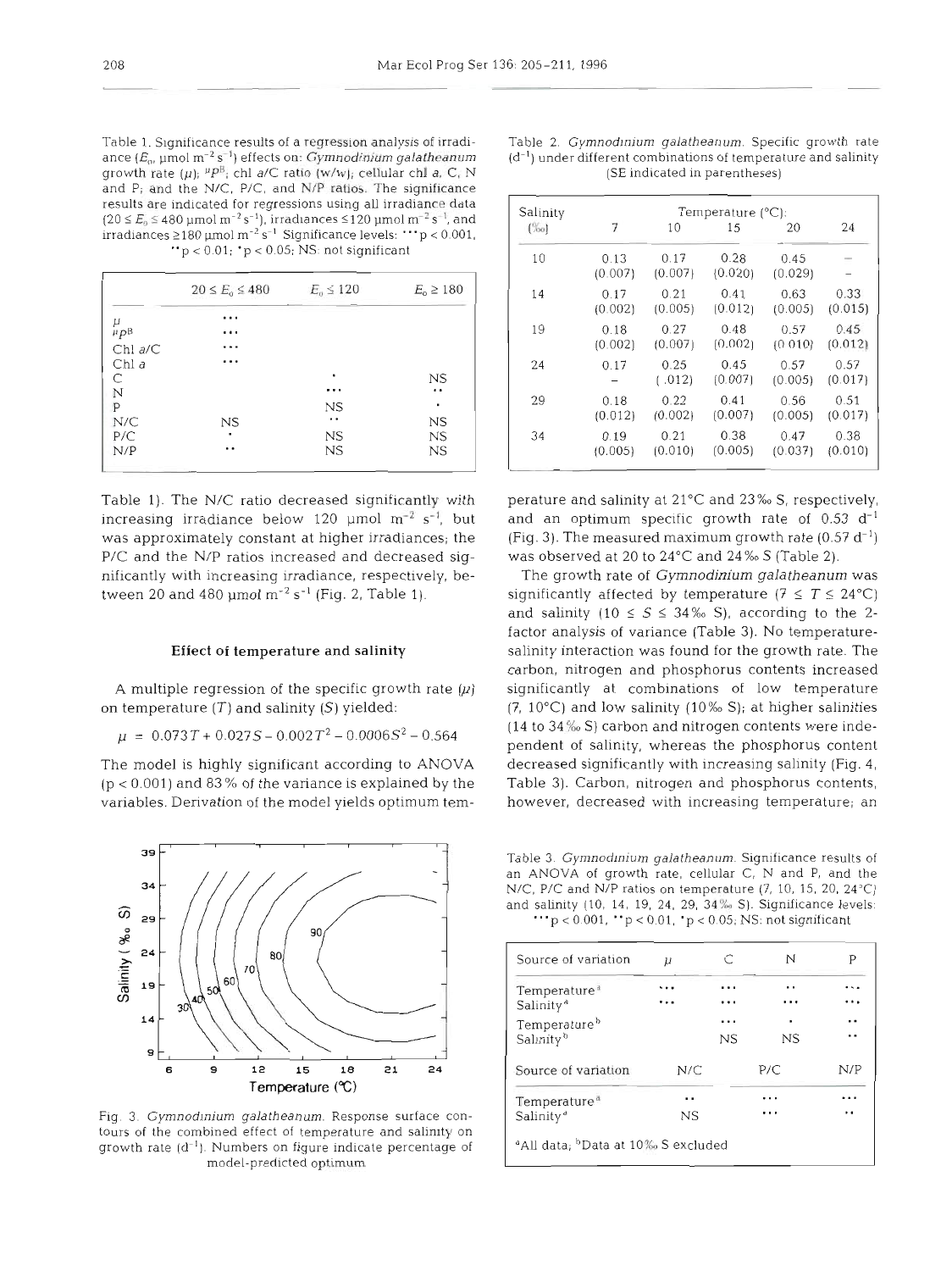

Fig. *4. Gymnodjnjum galatheanum.* Effect of temperature and salinity on cellular C, N and P and on N/C, P/C and N/P ratios. Data shown for the lowest and the highest salinity used and for the optimum salinity for growth:  $(D)$  10 $\%$ <sub>0</sub>, (A) 24 $\%$ <sub>0</sub>, (O) 34 $\%$ <sub>0</sub> SE indicated by vertical bars

ANOVA on the total data set showed significant effects of both temperature and salinity on carbon, nitrogen and phosphorus (Fig. 4, Table 3). The ratios between cellular C, N and P showed significant temperature effects; the P/C and N/P ratios also varied significantly with the salinity, while the N/C ratio was independent (Fig. **4.** Table 3).

#### **DISCUSSION**

Gymnodinium galatheanum grew at all experimental temperatures (7 to 24 $^{\circ}$ C) and salinities (10 to 34‰ S), with optimum growth at high temperatures and moderate to high salinities,  $~17-24\degree$ C and  $15-32\%$  S, respectively (Fig. 3). Differences in growth rate of G. galatheanum ot identical cxpcrimcntal conditions (15°C, 34% S, 255 µmol  $m^{-2}$  s<sup>-1</sup>, 18 h daylength) were found between the irradiance experiment  $(0.28 \text{ d}^{-1})$ and the temperature/salinity experiment  $(0.38 \text{ d}^{-1})$ ,

possibly because the experiments were carried out at different times of the year and involved different batches of seawater. In addition, Johnsen & Sakshaug (1993) reported G. galatheanum growth rates of 0.25 d<sup>-1</sup> under conditions of 20 $^{\circ}$ C, 34 ‰ S, 170 µmol m<sup>-2</sup>  $s^{-1}$ , and 12 h daylength.

 $P_{\text{cm}}^{\text{B}}$  for *Gymnodinium galatheanum*, 3.1 mg C (mg) chl  $a^{j-1}$  h<sup>-1</sup>, is similar to the maximum  $^{µ}P^B$  found for Prorocentrum micans (Falkowsky et al. 1985; calculated from their Table 1), while  $^{p}P_{m}^{\textrm{B}}$  for *Gyrodinium* aureolum (0.82; Nielsen 1992) is lower. Variation in  $P^{\mu}P^{\beta}$  among the 3 dinoflagellates is thus within a factor of 3.7. This variation is small compared to the variation in  $P^B$  found between different taxa (a factor of 10; Geider 1993), which supports Geider's conclusion that  $P_m$  shows little variation within taxa compared to among taxa. Differences in  ${}^{\mu}P^{\text{B}}{}_{\text{m}}$  are due to variations in both growth rate and chl a/C ratio, and for the 3 species discussed above, variations in growth rate and chl a/C amount to factors of 1.6 and 6.3, respectively.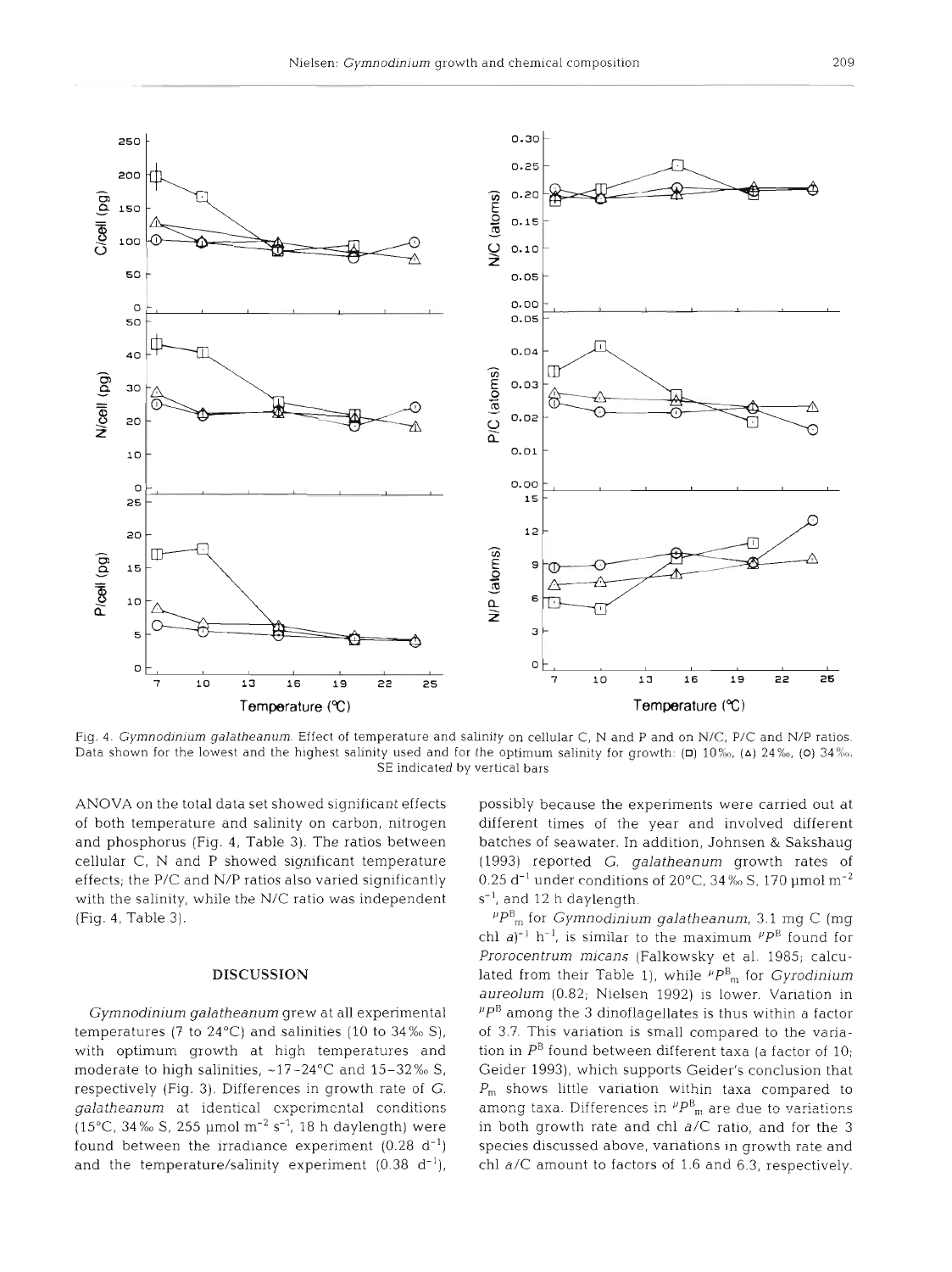Most of the variation is thus accounted for by the chl a/C ratio.

The saturation irradiance at 15°C and 34% S for  $^{p}P_{m}^{B}$ of *Gymnodinium galatheanum* (>500 µmol m<sup>-2</sup> s<sup>-1</sup>) is higher than for maximum growth ( $\mu_{m}$ ; 120 µmol m<sup>-2</sup>  $s^{-1}$ ) (Fig. 1). This difference reflects the decrease in the chl a/C ratio with increasing irradiance (Fig 2).

For *Gymnodinium galatheanum* the cellular contents of C, N and P ranged from 72 to 197, 17 to 51 and 4 to 17 pg cell-', respectively (Figs. 2 & 4). Johnsen & Sakshaug (1993) reported **43** to 62 pg C cell-' Cellular C, N and P reached minimum values around the saturation irradiance for growth (120  $\mu$ mol m<sup>-2</sup> s<sup>-1</sup>). At irradiances below the saturation irradiance for growth, cells became enriched with respect to C, N and P (Fig. 2). A similar trend has been found for *Gyrodinium aureolum* (Nielsen 1992) and *Skeletonema costatum*  (Sakshaug & Andresen 1986) and may be explained as an adaptive change to inactive, long-term viable stages. The irradiance relationships of cellular C, N and P were very similar; this is reflected in the ratios between the elements, with no significant differences found below and above the saturation irradiance for growth, except for the N/C ratio where a significant increase was found with decreasing irradiance (Fig. 2, Table 1).

The N/C, P/C and N/P ratios ranged from 0.18-0.32, 0.016-0.041 and 5.0-11.3, respectively. These ratios are similar to those found for *Gyrodinium aureolum,*  although the N/C ratio is slightly higher for *Gymnodinium galatheanum.* The N/C ratio found in the present study  $(-0.19)$  is slightly higher than that  $(0.15)$ reported by Paasche et al. (1984) at 20°C and 24%0 S and that (0.15-0.19) reported by Johnsen & Sakshaug (1993) under conditions of 20°C, 34‰ S, 30 to 170 µmol  $\text{m}^{-2}$  s<sup>-1</sup> and 12 h daylength. Compared to the P/C and N/P ratios reported for other dinoflagellates (0.009-0.014 and 8-17, recalculated by converting organic phosphorus to total phosphorus by a conversion factor; see Table I1 in Sakshaug et al. 1984), the values for *G. galatheanum* indicate a high relative cellular phosphorus content and *a* large storage capacity for phosphorus.

The blooms of *Gymnodinium galatheanum* in Walvis Bay were associated with high surface temperatures compared with temperatures just outside the bay (Copenhagen 1953, Pieterse & Van Der Post 1967). The blooms of *G. galatheanurn* in the Oslofjord also occurred in years with high surface temperatures (K. Tangen pers. comm.). Thus temperature may be a regulating factor for blooms of *G. galatheanum,* as has been found for *Gyrodinium aureolum* (Nielsen & Tønseth 1991).

*Gymnodiniurn galatheanum* successfully forms red tide blooms, as does the closely related *Gyrodinium* 

*aureolum.* Results from the present study add to the list of similarities between *G. galatheanum* and *G. aureolum.* Saturation irradiances for growth and for  $P^B$ , respectively, are similar for *G. galatheanum* (120 and  $>500$  µmol m<sup>-2</sup> s<sup>-1</sup>) and for *G. aureolum* (150 and  $>400$  µmol m<sup>-2</sup> s<sup>-1</sup>) (Nielsen 1992), and their saturation irradiances for  $P^B$  are higher than found for many other dinoflagellates (Partensky & Sournia 1986). Both species may survive for long periods (several months) in the stationary phase and both are able to accumulate large amounts of P compared to other dinoflagellates, an ability which may be important in bloom formation (Nielsen & Tønseth 1991). The maximum growth rates are quite similar for the 2 species. Growth of G. *galatheanum,* however, is less sensitive to temperature-salinity changes, and it has a broader temperature-salinity tolerance range than does *G. aureolum,*  which did not grow at <10 $^{\circ}$ C and <12% S (Nielsen & Tønseth 1991). Growth of *G. galatheanum* is not photoinhibited at irradiances  $<$  500 µmol m<sup>-2</sup> s<sup>-1</sup> as is *G. aureolum* (Nielsen 1992). There may be a slight difference in the origin of the blooms; while the G. *galatheanum* blooms reported from the eutrophic Walvis Bay seems to arise in the bay, blooms of *G. aureolum* typically evolve offshore in tidal fronts where combinations of high nutrient levels and high temperature occur, and when conditions are suitable they are transported towards coastal areas (Nielsen & Tønseth 1991). Given that these algae are physiologically alike, but that G. *galatheanurn* is the hardier of the two, one would expect G. *galatheanum* blooms to be more frequent than G. *aureolum* blooms, assuming that initial stocks are present. Why this is not the case in North European waters is a question which still has to be answered.

# LITERATURE CITED

- Bjergskov T, Larsen J, Moestrup Ø, Sørensen HM, Krogh P (1990) Toksiske og potentielt toksiske alger i danske farvande. Fish Inspection Service, Ministry of Fisheries, Copenhagen
- Bjørnland T, Tangen K (1979) Pigmentation and morphology of a marine Gyrodlnium (Dinophyceae) with a major carotenoid different from peridinin and fucoxanthin. J Phycol 15:457-463
- Braarud T (1959) **A** red water organism from Walvis Bay. Galathea Rep 1:137-138
- Copenhagen WJ (1953) The periodic mortality of fish in the Walvis region. A phenomenon within the Benguela current. Department of Commerce and Industries, Division of Fisheries, Investigational Report 14:l-33
- Dahl E, Yndestad M (1985) Diarrhetic shellfish poisoning (DSP) in Norway in the autumn 1984 related to the occurrence of *Dinophysis* spp. In: Anderson DM, White AW, Raden DG (eds) Toxic dinoflagellates. Proceedings of the Third International Conference on Toxic Dinoflagellates, St. Andrews, New Brunswick, Canada, June 8-12, 1985. Elsevier, New York, p 495-500